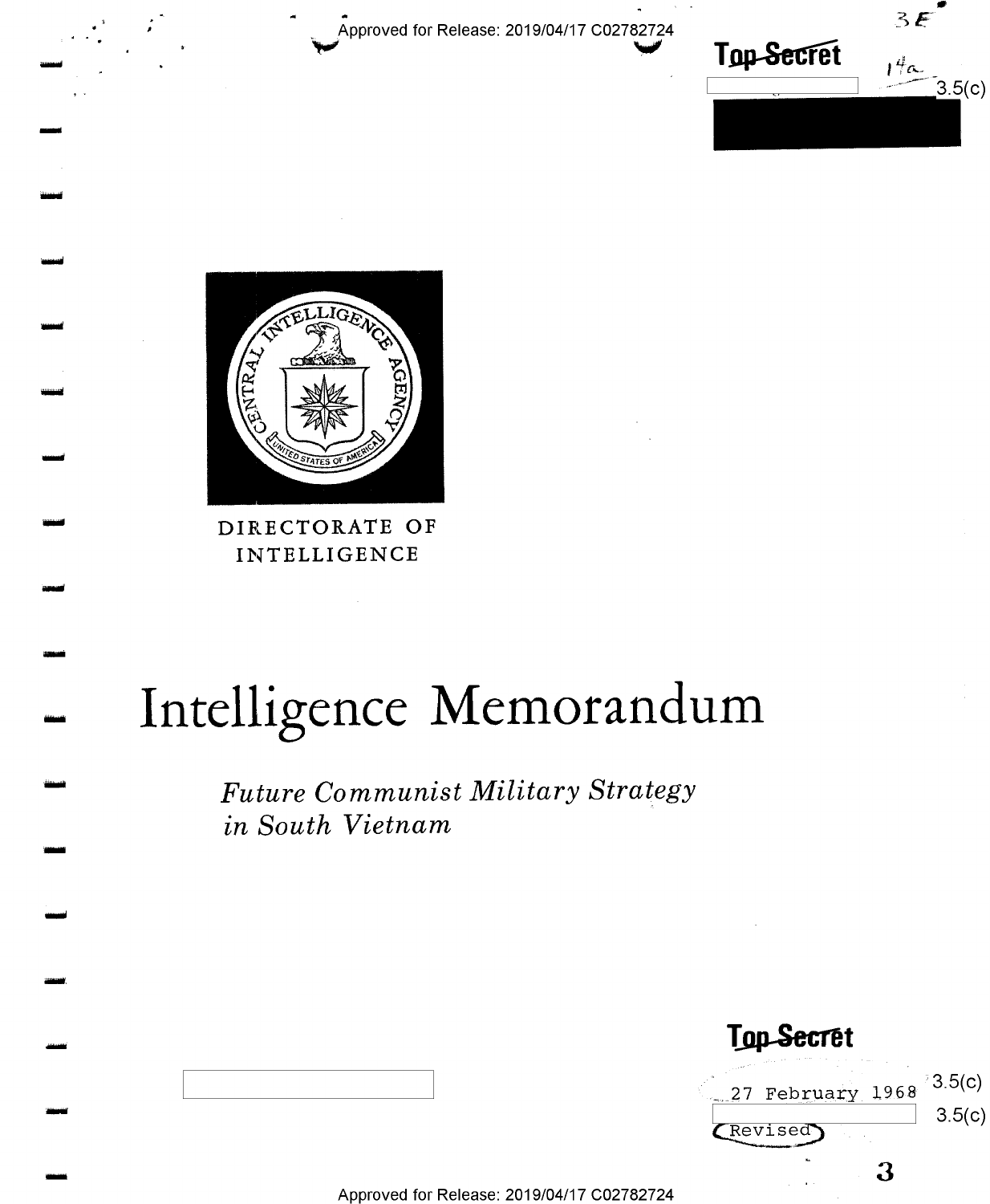Approved for Release: 2019/04/17 C02782724

 $\ddot{\phantom{a}}$ 

 $\ddot{\phantom{0}}$ 

## WARNING

This document contains classified information affecting the national security of the United States within the meaning of the espionage laws, US Code Title 18, Sections 793, 794, and 798.

 $3.5(c)$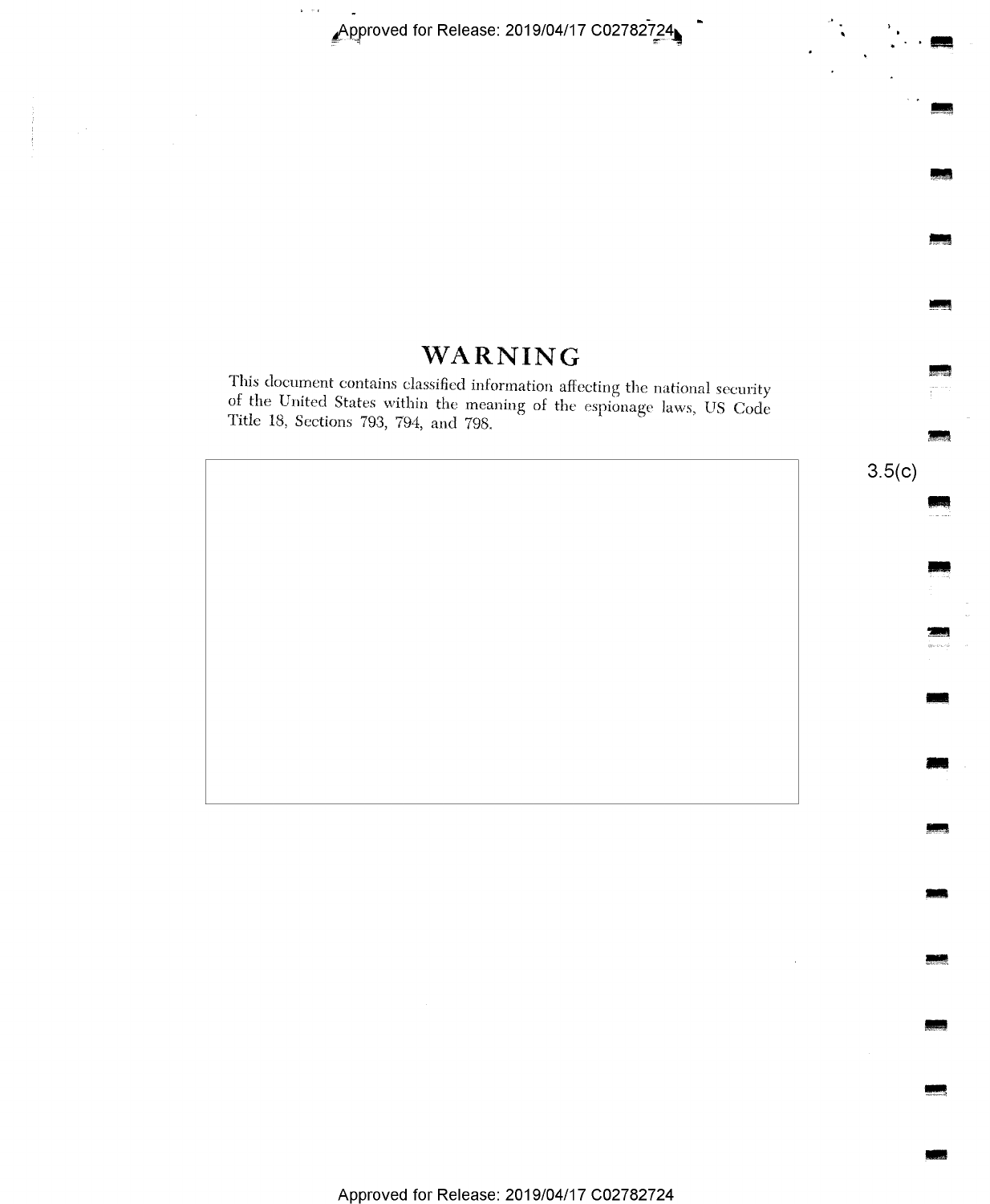Approved for Release: 2019/04/17 C02782724<br>  $\begin{array}{c} \bigcup_{i=1}^n \mathbb{C}[X \times Y] \setminus \mathbb{C}[X \times Y] \setminus \mathbb{C}[X \times Y] \setminus \mathbb{C}[X \times Y] \setminus \mathbb{C}[X \times Y] \setminus \mathbb{C}[X \times Y] \setminus \mathbb{C}[X \times Y] \setminus \mathbb{C}[X \times Y] \setminus \mathbb{C}[X \times Y] \setminus \mathbb{C}[X \times Y] \setminus \mathbb{C}[X \times Y] \setminus \mathbb{C}[$ 

 $3.5(c)$  $3.5 (c)$ 

## CENTRAL INTELLIGENCE AGENCY Directorate of Intelligence 27 February 1968

#### INTELLIGENCE MEMORANDUM

and

and

mini

i<br>in 1919<br>in 1919

**أنست**<br>أ

MN

will

and

uni

and

i<br>in 1960<br>in 1970

لاستنت

i<br>in

<u>الأسماء</u><br>ا

أكسستا

MI

mun

u-an

#### Future Communist Military Strategy in South Vietnam

#### Summary

Developments during the past few weeks have made it clear that the Communists now plan to put extensive<br>and sustained military pressure on the urban areas of South Vietnam. At a maximum, they hope to move in and<br>control some of the major cities; failing this, they<br>will try to bring about a deterioration of governmental<br>authority in urban areas, as well as in the country-<br>side. government position eventually would force a political accommodation in the war on Communist terms.

During the last few weeks there have also been a<br>number of indications, apart from the attacks on the cities, that additional shifts in Communist war strat-<br>egy are in process. Among these has been evidence of plans to use the limited North Vietnamese air arm<br>in a logistic or attack role in South Vietnam. New Communist weapons including tanks and possibly bet-<br>ter artillery rockets have appeared in the DMZ area. Signs pointing to additional troop infiltration to the South have been noted, while the flow of supplies to the DMZ and down the Lao corridor has continued at a stepped—up pace. Additional enemy road building has also been under way which will improve the Commu-<br>nists' ability to support military units in both the DMZ and the coastal area of the two northern provinces in South Vietnam.

Note: This memorandum was produced solely by CIA. It<br>was prepared by the Office of Current Intelligence and was coordinated with the Office of Economic Research, the Qffice of National Estimates, and the Director's Special Assistant for Vietnamese Affairs.



 $3.5(c)$  $3.5(c)$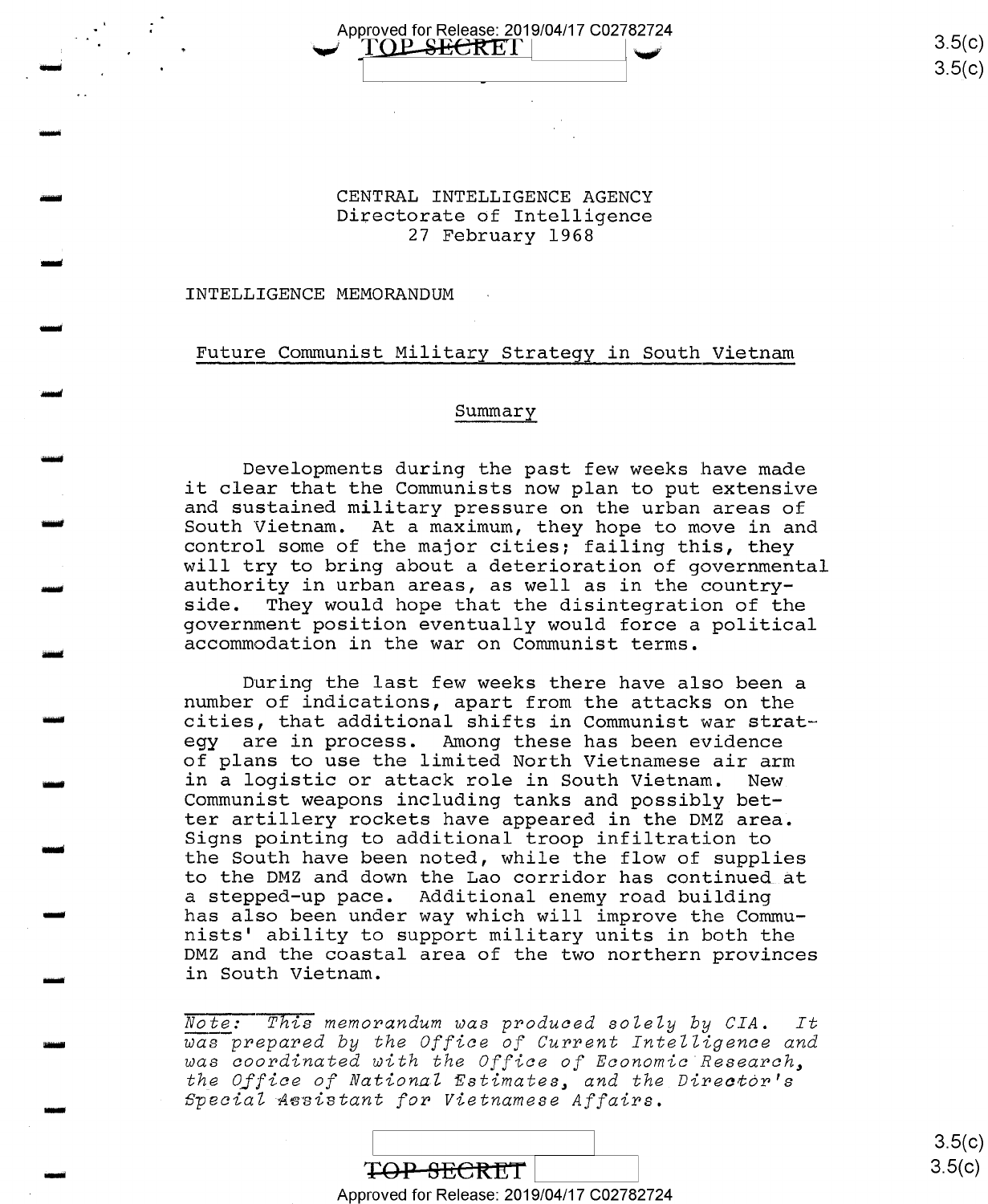The developments suggest that the enemy is trying to get in a position throughout the two northern provinces which will permit him to conduct sustained offensive operations, probably along more conventional military lines than ever before in the war. Recently the bulk of one division of Communist troops from the DMZ area has slipped south into the coastal plains of Quang Tri and, along with NVA elements already in the sector, will probably attempt a gradual, but sustained campaign, to erode and destroy friendly control over the rural population and the cities in the area. It also appears that the Communists are going to make a major effort to hold positions around the city of Hue, invest or capture Quang Tri, and, if possible, gain de facto administrative control over Thua Thien and Quang Tri provinces.

Continued pressure on the allied bastion at Khe Sanh is likely in the course of the Communist effort in the north, with the enemy seeking to tie down a substantial allied reaction force. Whether Hanoi will make an all-out effort to overrun the base remains to be seen; there is some evidence in the recent shift of Communist troops to the eastward that the enemy may be reducing his forces somewhat in the general vicinity of Khe Sanh. On the other hand, there is evidence of continuing enemy preparations for a ground assault against the base, should the prospects for success appear promising.

We believe the most likely course of over-all enemy action in Vietnam during the near term will revolve around a major effort in the north combined with selective pressure in the central highlands and against the urban areas farther south. The pressure against the cities will include both limited ground probes and coordinated attacks by fire. We think it likely the enemy will make a special effort, partly for political and psychological reasons, to harass and disrupt the city of Saigon. Should security in the city deteriorate, the enemy could decide to move in again with major forces.

> $-2-$ TOP SECRET

Approved for Release: 2019/04/17 C02782724

 $3.5(c)$  $3.5(c)$ 

 $3.5(c)$ 

 $3.5(c)$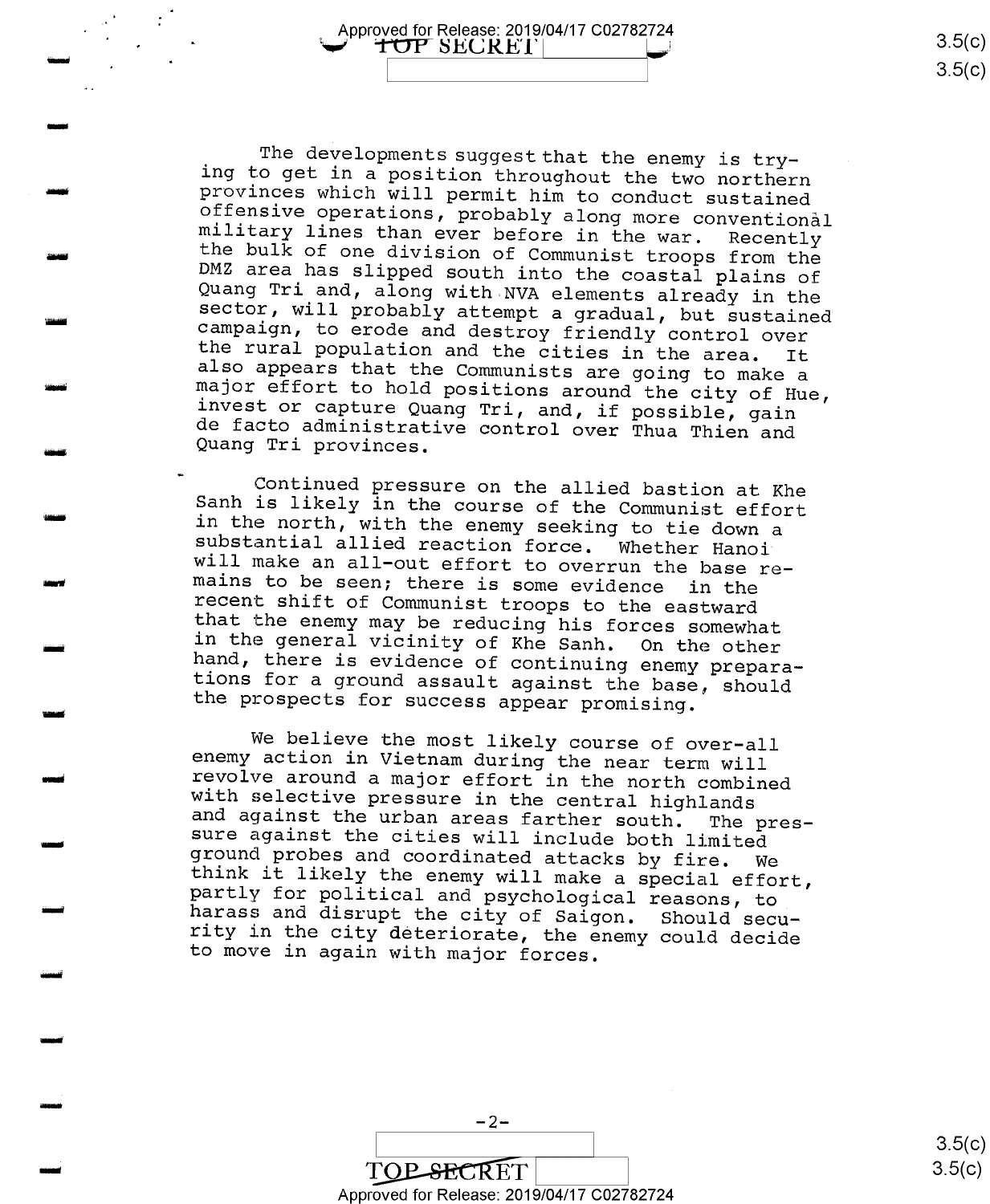Approved for Release: 2019/04/17 C02782724

 $3.5(c)$  $3.5(c)$ 

The Communists will also be heavily engaged in trying to consolidate the gains they have made throughout the rural areas of the country since the government's retreat to defend the cities. In particular, they will attempt to destroy much that has been achieved in the pacification/RD program, and will utilize renewed access to the rural population to intensify recruitment efforts and the collection of taxes and other forms of logistic support.

TOP SECRET

 $3.5(c)$  $3.5(c)$ 

Approved for Release: 2019/04/17 C02782724

 $-3-$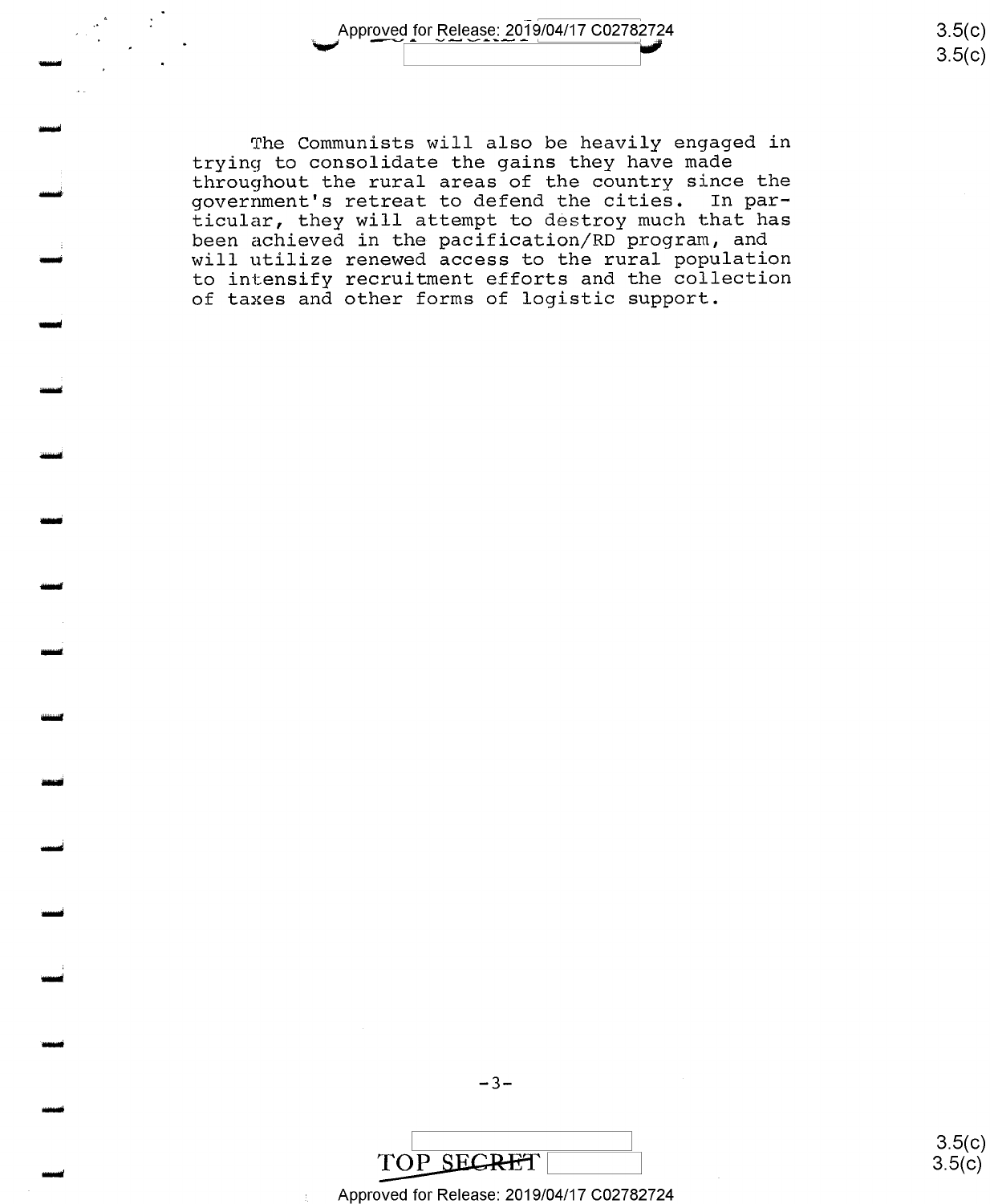Approved for Release: 2019/04/17 C02782724<br> $\blacktriangledown$   $\text{TOP}$  SECRET

#### Recent Enemy Activities

any ary area any ara-daharanjarahasi dan diarah.<br>Pangyakan

%i'

ا **انتهابان**<br>|

an

uni

In

4-H

MN

تزرعت

fill

and

أتعمس

www.com

nun

1:31

iuusi

1. New Weapons: There have been many indica-<br>tions in recent weeks that the North Vietnamese now<br>plan to use their limited air arm in an offensive<br>and/or logistic role to support the war in South Viet-<br>nam. Radar and commu

 $3.3(h)(2)$ 

 $\overline{\rm (c)}$ 

 $3.5(c)$ 

The enemy has used significant new weapons on<br>the ground in northern South Vietnam. In addition<br>to the surface-to-air missile units positioned just<br>north of the DMZ, Hanoi has introduced a number of<br>antiaircraft artillery

3. Perhaps the most significant development in<br>Communist weaponry in recent weeks has been the in-<br>troduction of armor. PT-76 amphibious tanks spear-<br>headed the drive against Lang Vei near Khe Sanh and<br>have recently been s ing between the A Shau valley and Hue. Unconfirmed<br>agent reports credit the enemy with tanks in the west-<br>ern highlands in a position to threaten Kontum and<br>Pleiku. On 26 February a US special forces detach-<br>ment engaged a

 $3.5(c)$ 

 $-4-$ 

 $\begin{array}{ccc} \hline \end{array}$  s.5(t)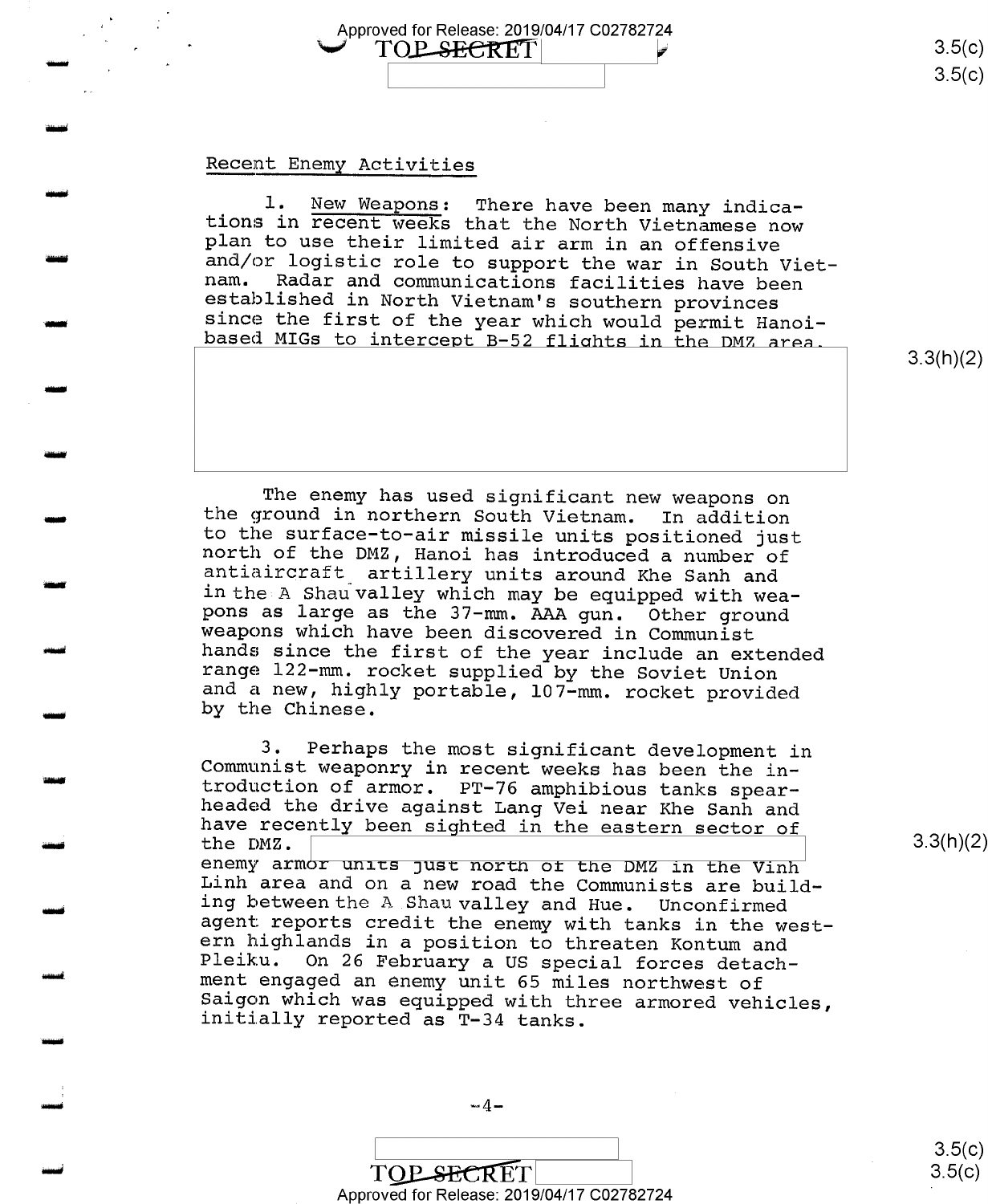Approved for Release: 2019/04/17 C02782724 <del>-o</del>e∪ndi |

 $3.5(c)$  $3.5(c)$ 



**TOP SECRET** Approved for Release: 2019/04/17 C02782724

 $-5-$ 

 $3.5(c)$  $3.5(c)$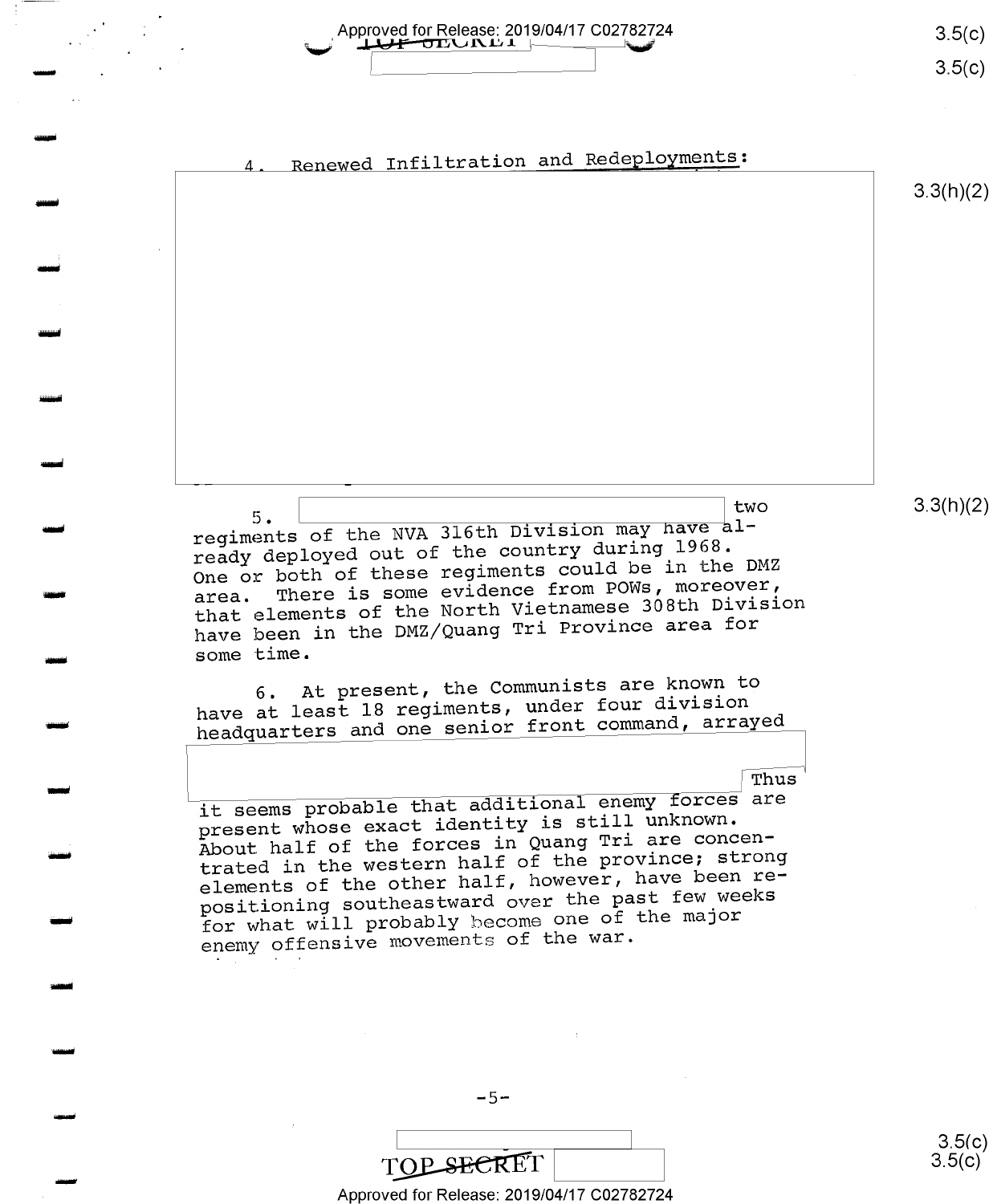Approved for Release: 2019/04/17 C02782724<br>  $\begin{array}{r|c|c|c|c} \hline \text{TOP\_SECRET} & & & \end{array}$ 

1'

nu

an

null

was

MUN

an

HIS

MIN

i<br>in de la posta de la posta de la posta de la posta de la posta de la posta de la posta de la posta de la post<br>in de la posta de la posta de la posta de la posta de la posta de la posta de la posta de la posta de la post<br>

WIN

dud

i<br>internati<br>internati

-"MUN

wu

mu

i

 $3.5(c)$ 

 $3.5(c)$ 

7. The 324B Division has slipped down from<br>the DMZ along the foothills and joined several in-<br>dependent NVA regiments operating out of the moun-<br>tainous base area (called Base Area 101) and the<br>open country south of Dong H

8. It seems unlikely that the Communists<br>would move DMZ forces as far south into eastern<br>Quang Tri if they were not fairly confident of their<br>ability to maintain relatively secure supply links<br>from the DMZ area to these un

It also appears that<br>some elements of the 320th Division which shifted<br>eastward are intended to help cover the area<br>around Con Thien.

9. New Logistic Patterns: The Communists<br>may also intend their recent logistic activity in<br>the A Shau valley area to play a supporting role<br>in the stepped-up NVA operations in eastern Quang Tri. Photography late last month showed that about<br>four miles of new road had been constructed east-<br>ward off Route 548, which runs through the A Shau<br>valley. to link it up with the existing road to the low-<br>lands and to the city of Hue which runs from the village of Ta Luong in central Thua Thien. Some<br>US officials in the area believe the Communists are. already moving supplies over the truckable portion of this road net,

10. Photography shows in addition that the<br>integration of the A Shau valley complex with other<br>enemy facilities in northern South Vietnam involves<br>the construction of landline telephone circuits along<br>the Laos-GVN border f

3.3(h)(2)

3.3(h)(2)

3.3(h)(2)

3.3(h)(2)

 $3.5(c)$ (c  $\zeta$ )

TOP SECRET

\ Approved for Release: 2019/04/17 C02782724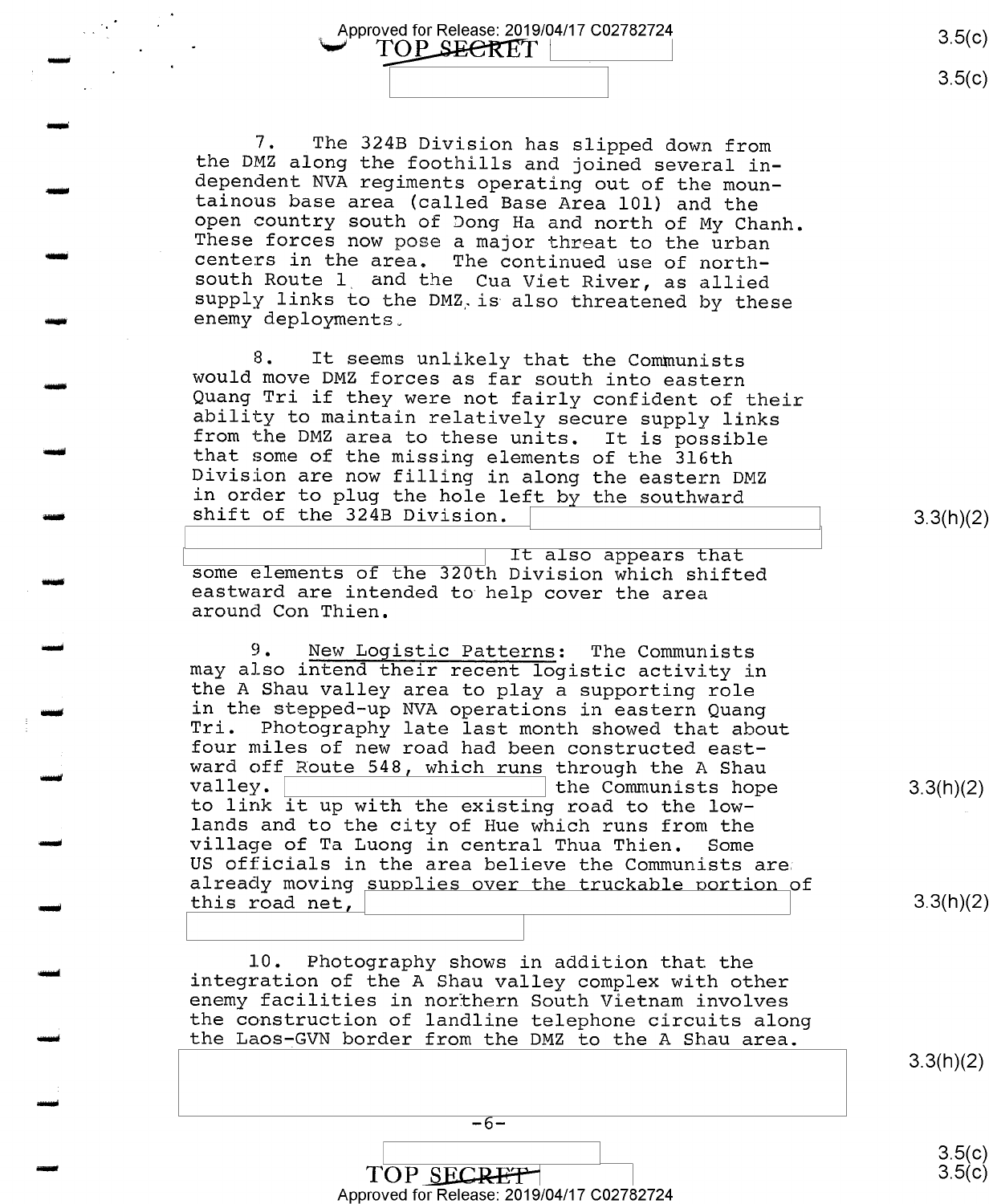Approved for Release: 2019/04/17 C02782724<br>
FOP SECRET

an

ilin müür

With Miller

mu

universität<br>Liittyman

aw

MN

'E

and

mm

uni

and

and

MM

i<br>in de la posta de la posta de la posta de la posta de la posta de la posta de la posta de la posta de la post<br>in de la posta de la posta de la posta de la posta de la posta de la posta de la posta de la posta de la post<br>

.<br>سىسا

i<br>in de la population de la population de la population de la population de la population de la population de<br>in de la population de la population de la population de la population de la population de la population de la

an

11. The road building around A Shau has been<br>accompanied by other enemy road improvement to the<br>north which facilitates movement into the Khe Sanh<br>sector and central Quang Tri. Aerial photography<br>shows two new roads under Sane in late January. Photography of early February<br>showed that medium to heavy vehicular traffic had<br>been moved over portions of Route 9 near the South<br>Vietnam border.

12. Communist road construction has been paral-<br>leled by a sharp step-up in the movement of sup-<br>plies into the southern DRV-DMZ area and down to the<br>Lao panhandle road net. Although the exact level of<br>this activity is not

3.3(h)(2)

13. Expanded Ground Pressure in Laos: The<br>Communists have also been maintaining an unusually<br>high level of military pressure in Laos over the<br>past several weeks. Much of this activity has been<br>centered around the strategic tions along the southern rim of the Bolovens. The<br>Communists have also been more active in the north-<br>ern portion of the country, pushing government troops from advanced bases south of the Plaine des Jarres<br>and occupying Tha Thon on 20 February. In addition, the<br>Communists are closing in on Phou Pha Thi, a guer-<br>rilla base only 15 miles from the North Vietnamese border which has played an important role in guiding<br>US air strikes against North Vietnam, and it appears increasingly doubtful that the base can be held in the face of a concerted thrust.

 $. -7 -$ 

TOP SECRET \ Approved for Release: 2019/04/17 C02782724

 $3.5(c)$  $3.5(c)$ 

 $3.5(c)$  $3.5 (c)$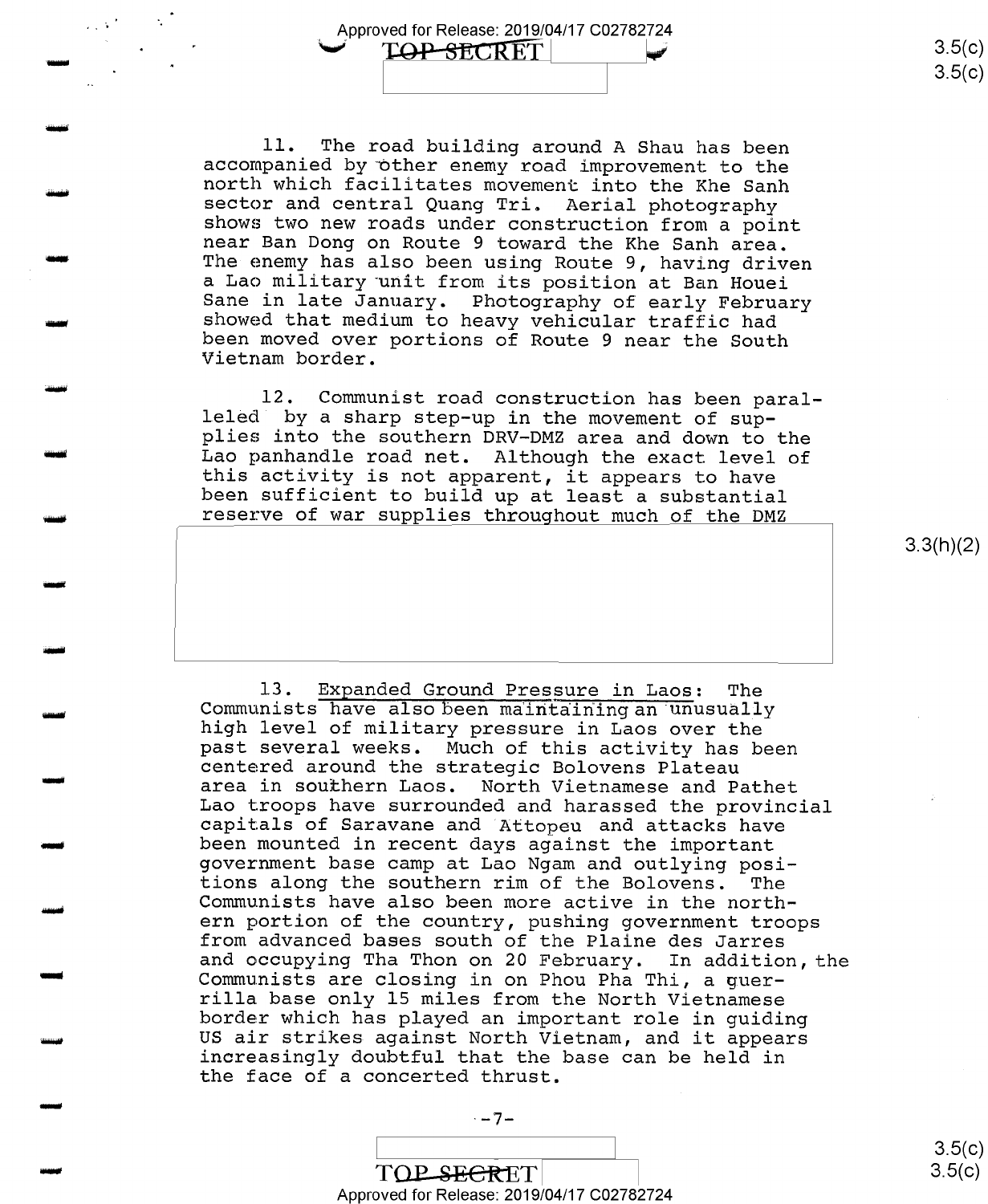Approved for Release: 2019/04/17 C02782724

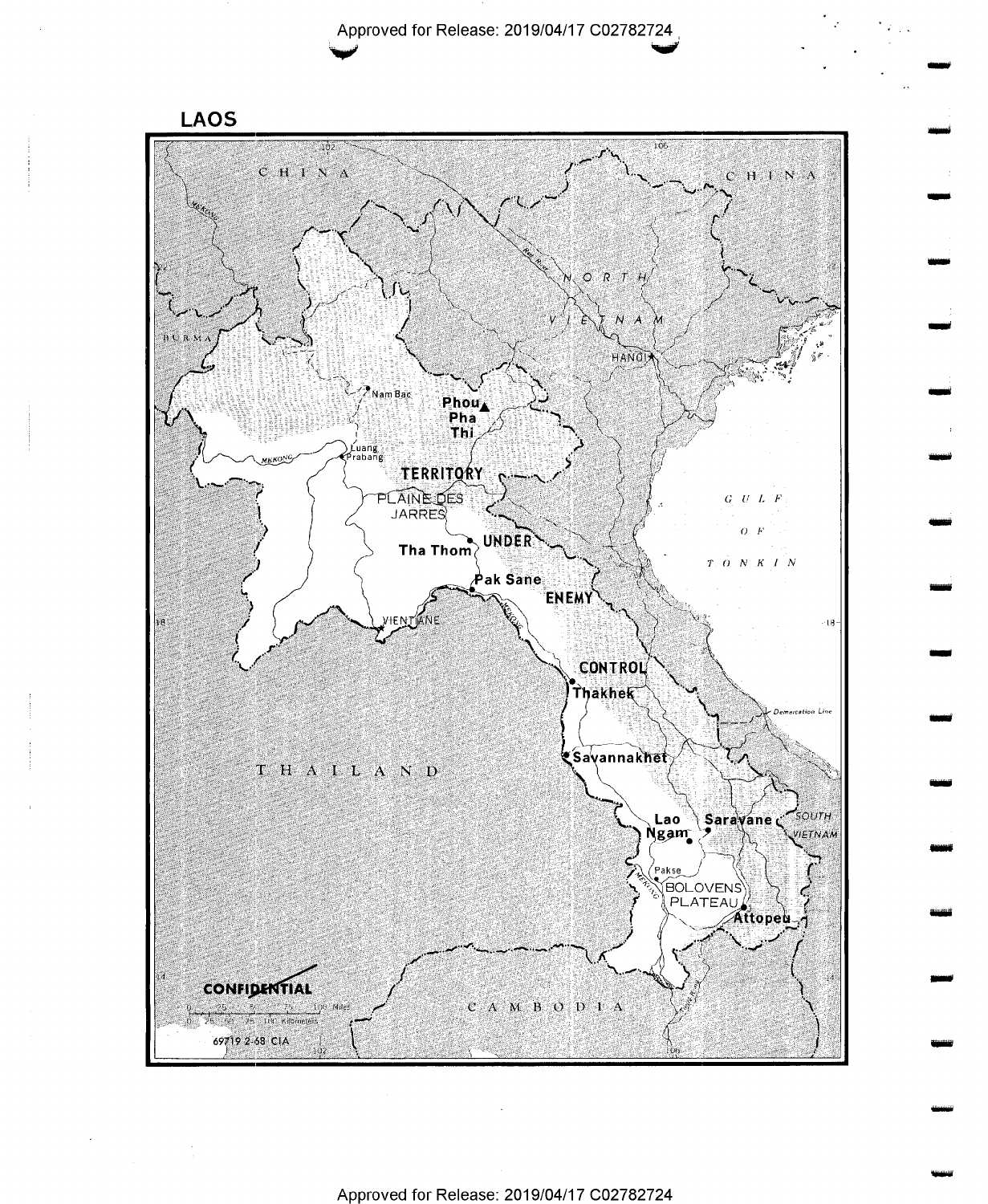Approved for Release: 2019/04/17 C02782724 \uW fil9+LtflICflKtL1\ <u>g</u>

#### Possible Communist Strategy

and

MIN

-MN

ii

MUN

**in and in the contract** 

**ITERATION** 

ian di Serbia.<br>I

Without St

تعسيم

and

أترسنتين<br>أ

**Queen** 

umat

an

Mud

i<br>in 1970<br>in 1970

Mil!

14. We believe that the developments described<br>above, together with the current pattern of major<br>Communist military action--particularly the buildup<br>and harassment of Khe Sanh and the tenacious enemy<br>defense in Hue--point companied by continued military pressure of various<br>types elsewhere in South Vietnam and possibly on a wider scale in Indochina. The following paragraphs describe some of the possibilities and our assessment of their likelihood.

15. A Second Front in Laos: It is conceivable that the North Vietnamese intend greatly to expand the fighting in Laos, possibly in combination with a new outbreak of insurgent activity in Thailand. They might hope to accomplish further thinning of US military resources in Vietnam by forcing the US to deploy troops into Laos or Thailand. Even if the US did not react with troops, Hanoi might hope that the threat created in Laos would confuse and cloud the war issue in Washington and possibly deter or delay the US from some additional commitments in Vietnam. The best of the evidence for such a Vietnamese plan is seen in the current pressure in southern Laos.

16. Hanoi doubtless would be pleased if its current effort in Laos had a deterrent effect on US commitments in Vietnam, but we doubt that this<br>is the primary goal of the North Vietnamese action around the Bolovens, or that Hanoi is prepared at<br>the present stage of the war to commit very many resources to a major military campaign in Laos.<br>The Communists have not, for example, attempted to follow up on the panicky government retreat from the Nam Bac valley in northern Laos. We believe they are probably interested primarily in reestablishing their presence in the Se Done valley west<br>of Saravane and, when they have stripped out the area's rice stocks to support their Vietnam-oriented<br>buildup in the infiltration corridor and in northern South Vietnam, will probably relax their pressure<br>on the town. It is entirely possible that the Laotians will have deserted Saravane by that time, however, and that the city will come at least temporarily under enemy control.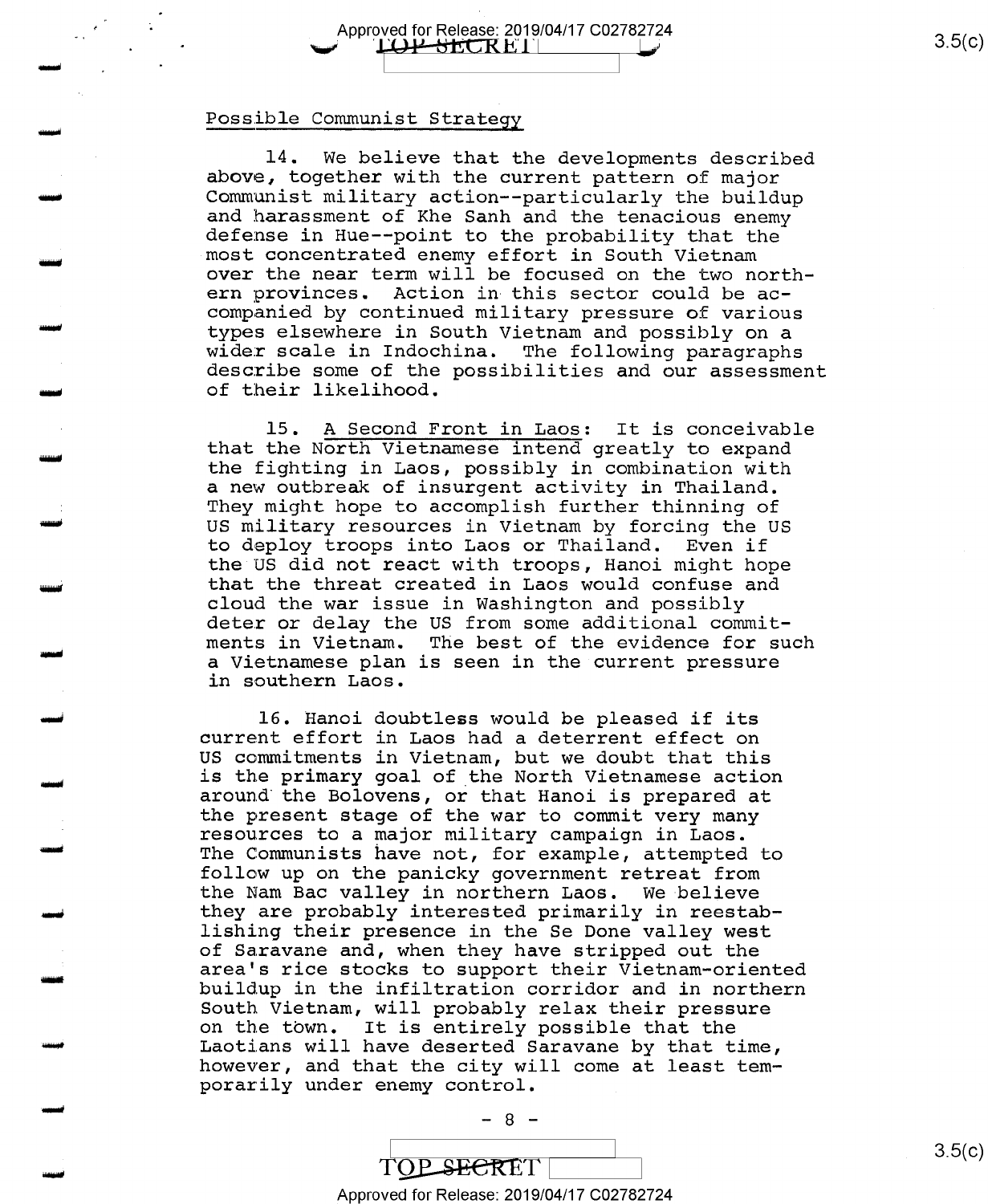Approved for Release: 2019/04/17 C02782724<br>  $\blacksquare$  3.5(c)

ડ.ગ(

 $3.5(c)$ 

 $\blacksquare$ 

MIMI

MM

um

will

Ii

T

ii"

i

%I

uni

.....;

mu

xi

MM

and and state of the second second second second second second second second second second second second second second second second second second second second second second second second second second second second secon

an-u

an

<sup>1/.</sup> In summary, we do not believe that Hanoi<br>intends to greatly expand its military objectives<br>in Laos over the next several months, nor do we see<br>any signs of Vietnamese intent to expand hostilities<br>there much beyond th

18. Current anti-government activity by in-<br>surgents in Thailand may be viewed in Hanoi as<br>helpful in deterring fuller US or Thai commitments<br>in Vietnam. There is little evidence, however,<br>that sufficient Communist assets

19. A Full Scale Invasion of South Vietnam:<br>There is also the possibility that the military<br>developments described earlier in this paper in-<br>dicate that Hanoi has decided to throw its full<br>military weight into the fray an

TOP-SECRET

\ \ Approved for Release: 2019/04/17 C02782724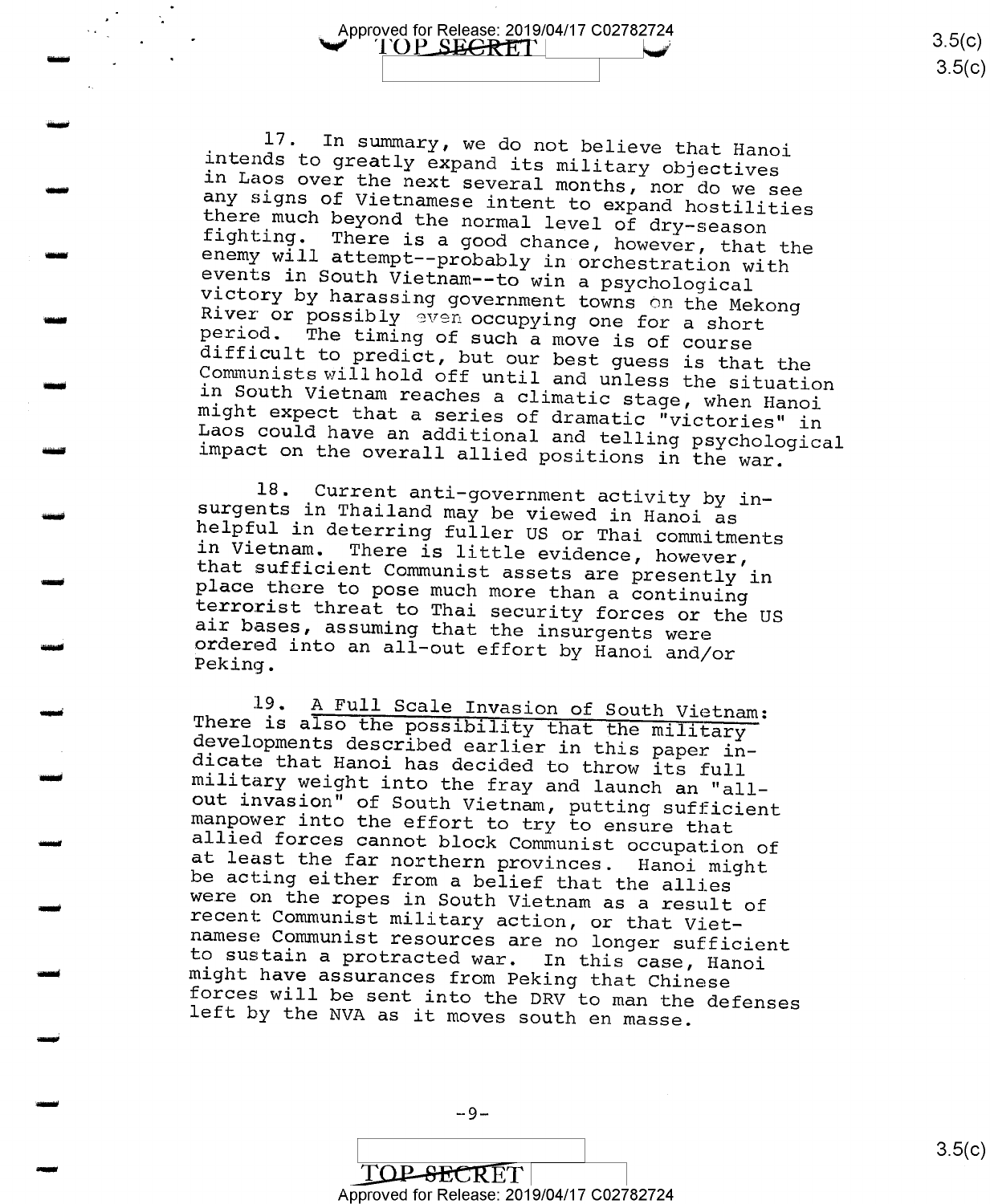Approved for Release: 2019/04/17 C02782724<br>  $\sqrt{LQP-SECRE}$ 

ingari

MW

...;

uni

INN

and

1'

will

uni

an

uni

um

HIM

and

wild

MUN

ii'iinaani

 $3.5(c)$  $3.5(c)$ 

 $3.5(c)$ 

20. Evidence of recent NVA activity, however, does not suggest that any such plan is currently being implemented. Although<br>
is continuing, the pattern and pace so far are<br>
in line with "normal" NVA movements and are not<br>
suggestive of wholesale deployments. It does not<br>
appear, moreover, that the present scale of logistic<br>
support to 21. Other evidence on the state of affairs within the DRV, including the regime's domestic<br>propaganda pitch, and do not suggest that any all-<br>out push is coming. In fact, regime propaganda in<br>the wake of the Tet offensive is again stressing<br>the protracted nature of the conflict as if to pre-<br>pare the people for a long road of sac 22. New Mass Urban Attacks: Another possi-<br>bility is a new round of coordinated mass attacks<br>on the urban areas of South Vietnam--similar in<br>scale and magnitude to the Tet offensive. This<br>might be kicked off simultaneously  $-10-$ 3.3(h)(2) 3.3(h)(2) 3.3(h)(2)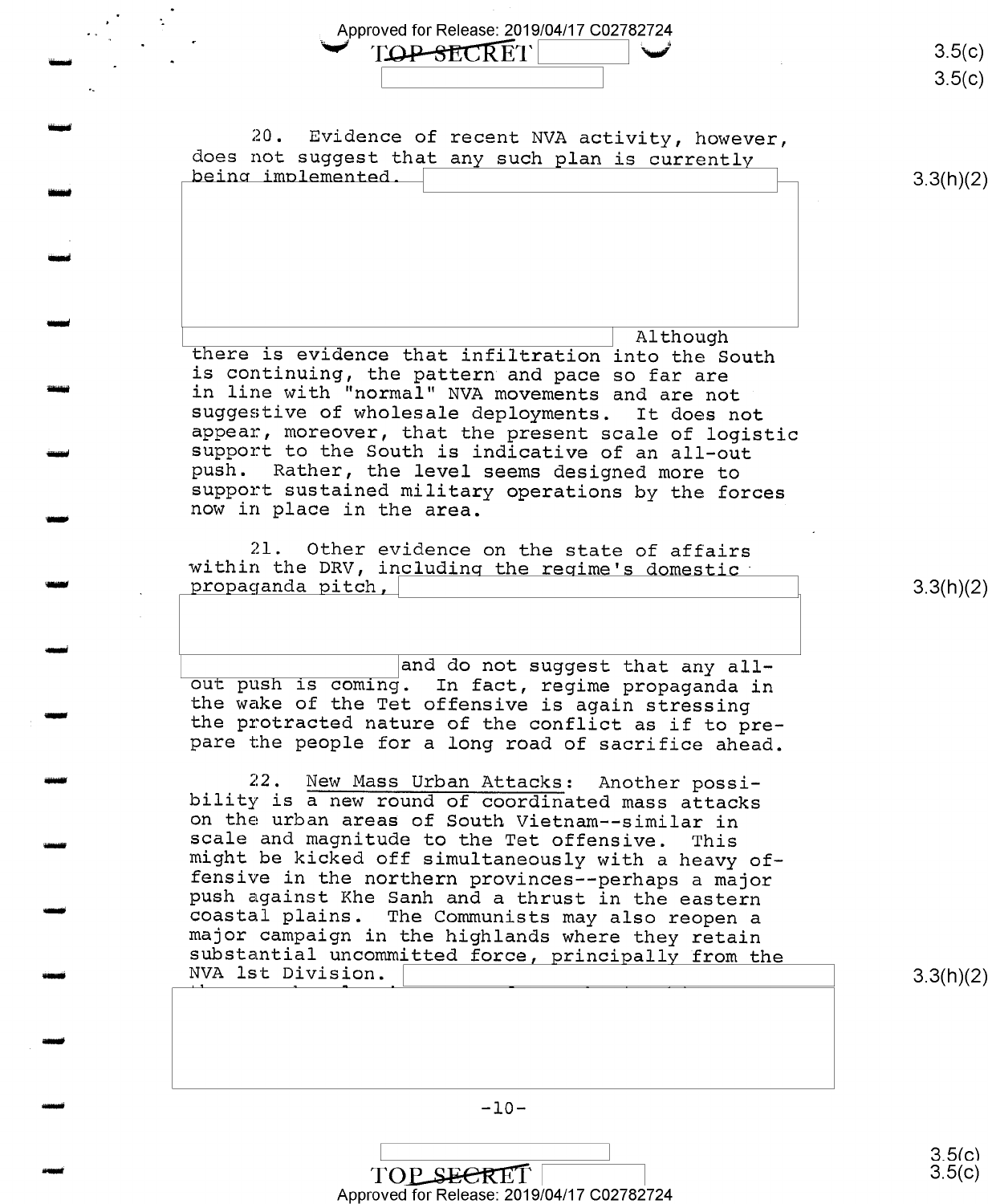Approved for Release: 2019/04/17 C02782724<br>  $\begin{array}{c} \bullet \qquad \qquad \textbf{4.13} \\ \bullet \qquad \qquad \textbf{1.44} \\ \bullet \qquad \qquad \textbf{2.54} \\ \bullet \qquad \qquad \textbf{3.64} \\ \bullet \qquad \qquad \textbf{4.74} \\ \bullet \qquad \qquad \textbf{5.74} \\ \bullet \qquad \qquad \textbf{4.74} \\ \bullet \qquad \qquad \textbf{5.85} \\ \bullet \qquad \qquad \textbf{5.86} \\ \bullet \qquad \qquad$ 

uni

'Ii

ألبزينتك

**income** 

WIN

.<br>س

i

Maui

MM

-WM

......

iiii)

Id

annat

and

23. At the present time, however, we do not be lieve the evidence is indicative of a new urban offensive on anything like the scale of the Tet attacks. The Tet offensive, it is now clear, took long, careful<br>planning and extensive logistic preparations. To replanning and extensive logistic preparations. peat such an effort, particularly given the heavy losses in military manpower and covert resources which the Communists suffered, would, in our judgment, take <sup>a</sup>long time to prepare. Moreover, the important element of surprise is now lost to the Communists— probably for some time. Were they to throw in the bulk of their uncommitted forces, they could hardly expect now to accomplish much more with a new round<br>of mass assaults than they did the first time. In of mass assaults than they did the first time. view of their near total failure to enlist the active support of the populace in the first round, they may be preparing for an extensive propaganda effort among the people before kicking off a new mass effort at a "general uprising." Field reports, in fact, indicate that such a campaign may be getting under way.

24. It is clear, nonetheless, that even if a new mass wave of attacks is not in the offing, the Communists plan to keep up military/terrorist—type pressure on the cities much more extensively than before. A recently captured document giving an assessment of the Communist situation on l February, just after the opening of the Tet offensive, indicates clearly that the initial attacks were only the opening of a longer period of substained Communist offensive operations. In the Saigon area, for example, the enemy may make a special effort, partly for political and psychological reasons, to harass and disrupt the life of the city. The current lull there could be covering enemy efforts to infiltrate a core of regular and guerrilla fighters for a new round of terrorist attacks. If the city's defenses began to falter, the substantial enemy main force elements still positioned near Saigon could be moved in to exploit the situation.

25. It would also appear from the present military dispositions of Communist forces that continuing, selective attacks on.provincial capitals and lesser centers are highly likely. Some of these will probably be coordinated assaults along the lines

 $-11-$ 

 $\mathcal{L} \subset \mathcal{L}$  . The contract of the contract of the contract of the contract of the contract of the contract of the contract of the contract of the contract of the contract of the contract of the contract of the contra <del>TOP SECRET</del>

 $3.5(c)$  $3.5(c)$ 

Approved for Release: 2019/04/17 C02782724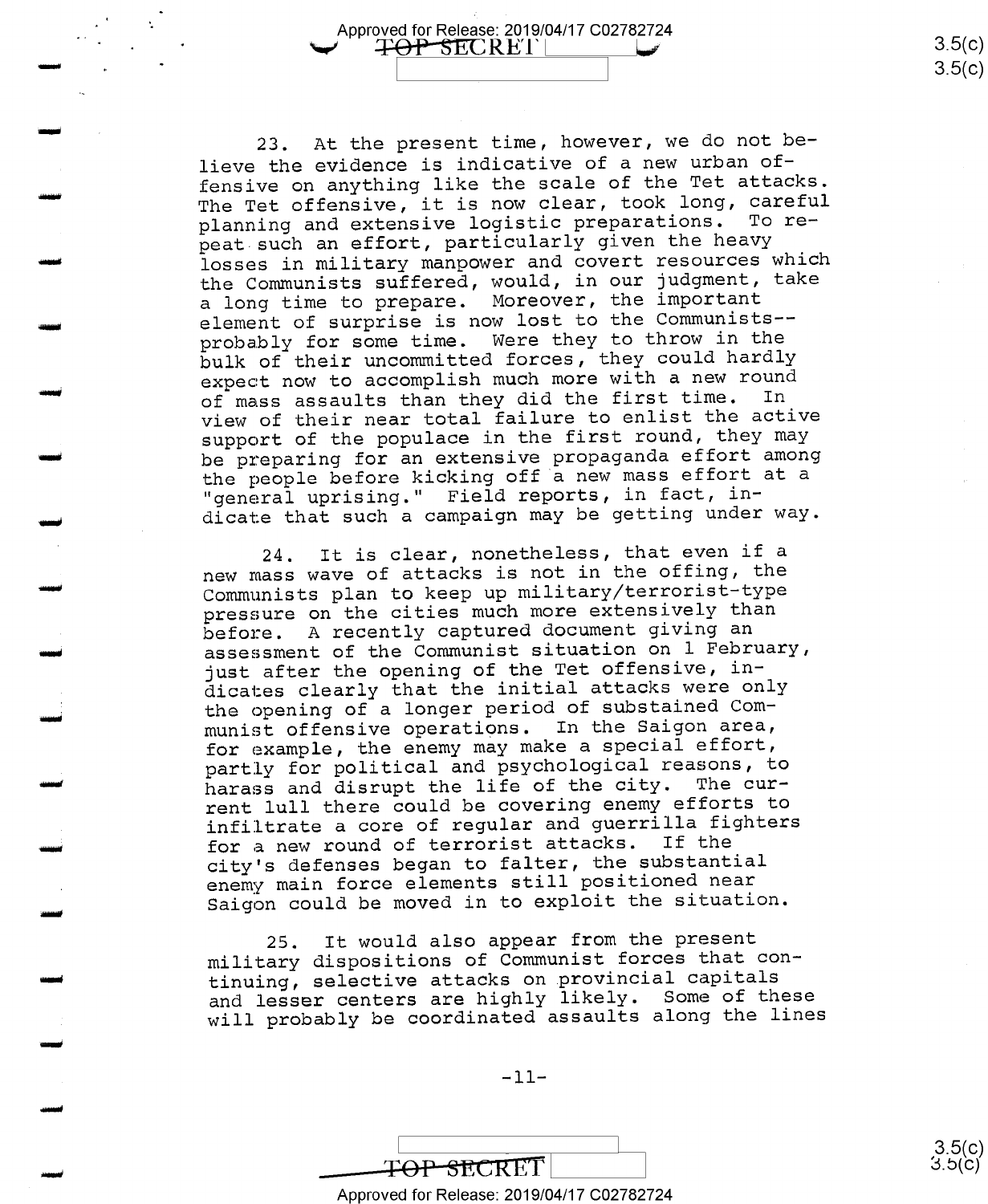Approved for Release: 2019/04/17 C02782724

an

Inn!

Hull

inn

and

MN

and

mm

MAM

mar"

un-

MUN

uni

MN

mm

and

an

and

of the 17-18 February assaults. In the countryside, reports indicate that the Communists are attempting to mix more readily with the people than they did during the past year, and that they are trying to enlist and arm the rural populace in some places, thus bolstering their guerrilla and militia capability. Attacks on the urban areas support Communist actions in the countryside, partly by drawing the allied forces out of the rural areas.

26. It is probable that this type of action, combined with major feints and probes at isolated allied military and civil facilities in the highlands and in concert with a very heavy push in the two northern provinces of South Vietnam, constitutes the most likely scope of enemy military strategy over the near term.

27. We believe that the coming weeks will also see a continuing increase in attacks by fire on allied airfields and other key installations. Assaults of this type have been rising steadily in number and intensity for over a year, as the Communists moved new arms into most areas of South Vietnam to help accomplish the mission. Such attacks tend to reduce friendly reaction capability and also force the concentration of more allied resources into static defense operations.

28. Even if their maximum objectives are frustrated, the Communists will endeavor to maintain enough control over rural areas and enough psychological, military and terrorist pressure on urban centers to erode popular confidence in the GVN's ability to govern and in the capacity of allied and GVN arms to provide basic physical security anywhere in South Vietnam. Through propaganda and political agitation, the Communists will also endeavor to focus popular resentment over the physical destruction of property and the plight of the dislocated against the GVN and its foreign allies, principally the US.

### A Major Effort Probable in North South Vietnam

29. The developments described earlier in this paper strongly suggest that the Communists intend to inaugurate a major military push in the northern two provinces of South Vietnam. Major Communist



 $3.5(r)$ 

Approved for Release: 2019/04/1\_7 C02782724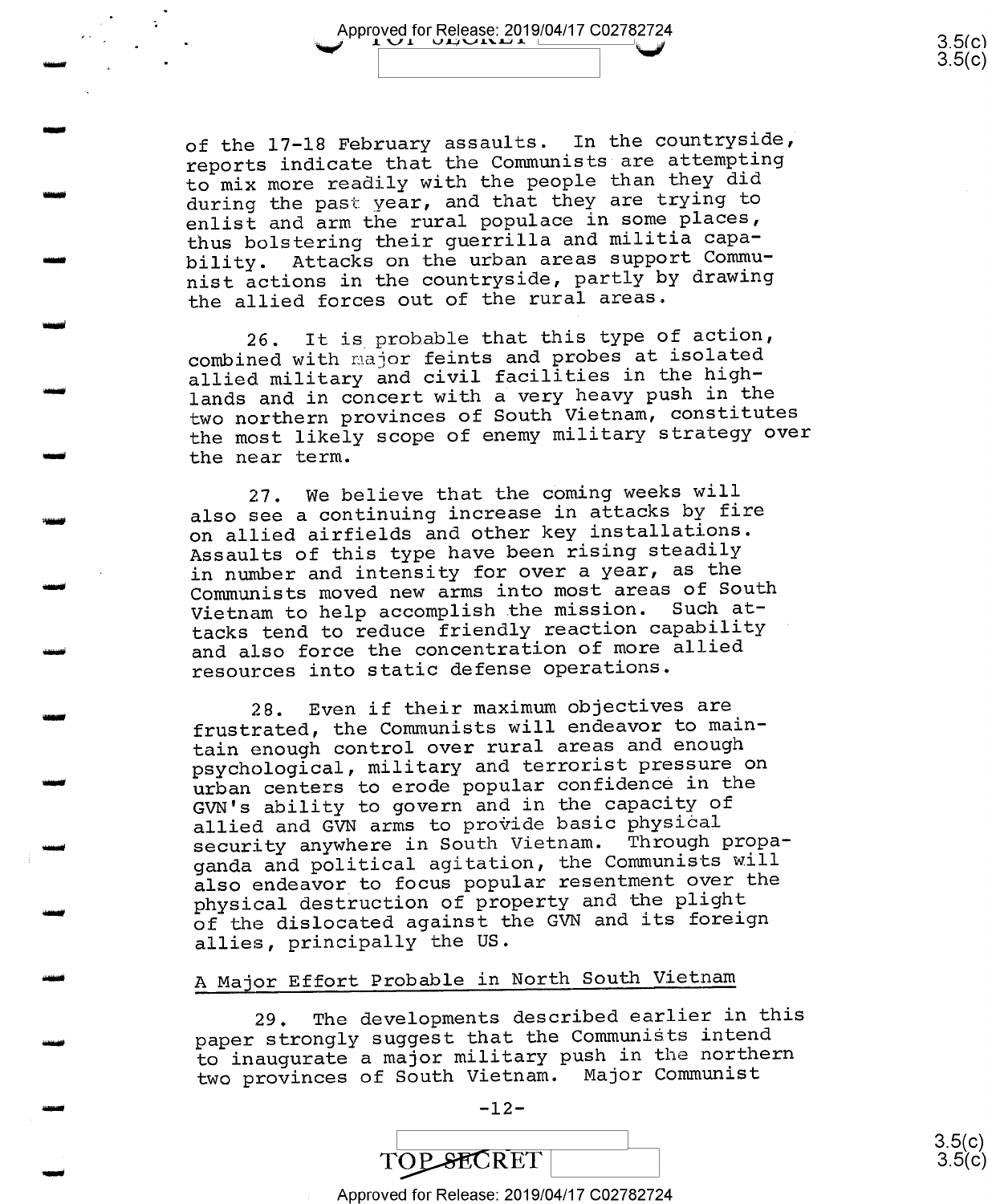$\mathcal{L}^{(N)}$ 

 $\mathcal{A}^{\pm}$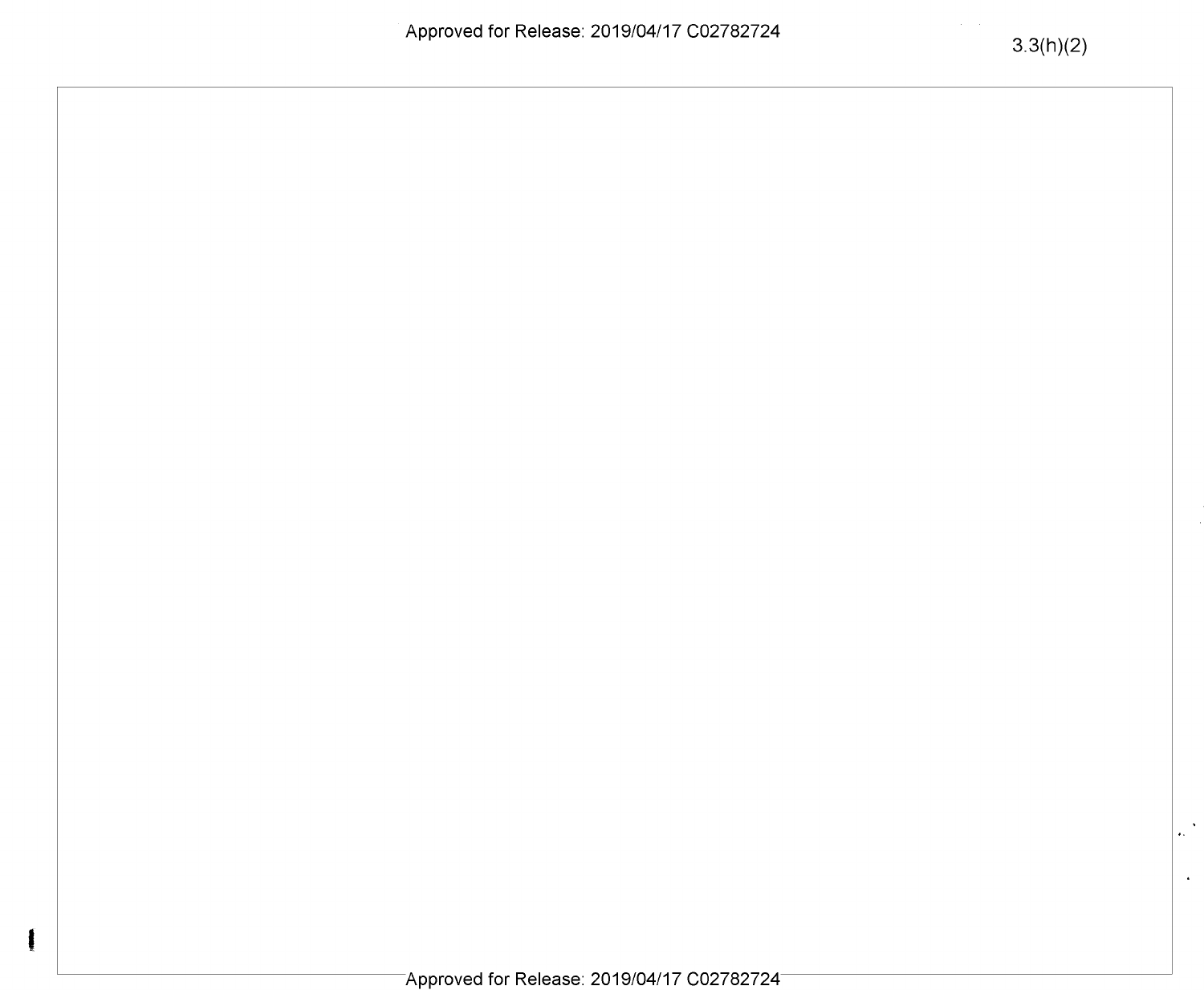

forces are, of course, in position around Khe Sanh, and a massive ground assault on the base could come at any time. We think it probable, however, that the heavy aerial bombing raids in the vicinity of the base and the continuous allied artillery fire into surrounding Communist positions will make it very difficult for the Communists, at least over the near term, to mount ground attacks of the extent necessary to overrun the site.

e<br>En la familia de la familia de la familia de la familia de la familia de la familia de la familia de la famil<br>En la familia de la familia de la familia de la familia de la familia de la familia de la familia de la famil

ing pagpal

Ii

~fl\$

The Company of the Company of the Company of the Company of the Company of the Company of the Company of the Co<br>The Company of the Company of the Company of the Company of the Company of the Company of the Company of the C

أقسمه

Mu

MN

.4

كبيبية

maul

mu

mu

um

munities of the Second Second Second Second Second Second Second Second Second Second Second Second Second Se<br>English Second Second Second Second Second Second Second Second Second Second Second Second Second Second Seco<br>S

was

30 It is possible they will attempt a long "siege" effort, seeking by occasional infantry forays and strong attacks by fire, gradually to render the base untenable or at the least, to keep major allied forces tied down in defense of the base. On the other hand, there is evidence of continuing enemy preparations for a ground assault against the base, should the prospects for success appear""promising.

31. In the course of the action, the Communists may even reduce their besieging units by deploying some of them into other areas of Quang Tri and Thua Thien for military operations. The move of the 90th Regiment of the 324B Division eastward toward the coast, after it had engaged in at least logistic support operations for the Khe Sanh build-up, may be an indicator of Communist plans, as is the shift eastward of 320th Division elements.

32. Whether or not the Communists make an all—out try at Khe Sanh, it appears that they plan to move into a stage more closely approximating conventional warfare against the allies throughout the northern two provinces during the coming months. Enemy air operations, the in~ troduction of new weapons, the spreading of Communist units deep into the coastal sector, and the long-term logistic backup implied by the construction of roads and landline facilities in the area are all indicative of such an intent. They denote an intent to keep up sustained military operations-—albeit possibly gradualistic in nature--over a long period in the area.

33. The pattern in the repositioning of enemy units throughout the northern two provinces suggests the Communists may be planning a slow, steady, creeping effort<br>to make the allied position gradually less tenable. If to make the allied position gradually less tenable. the Communist 324B Division is successful in blocking Route l, for example, elements from it and other NVA units, such as the 270th Independent Regiment, would be in a position gradually to besiege such allied strongpoints as Gio Linh, Dong Ha, and Quang Tri city. In the meantime, strong ground



Approved for Release: 2019/04/17 C02782724

<u>၁.၁</u>(C <u>კ 5(C</u>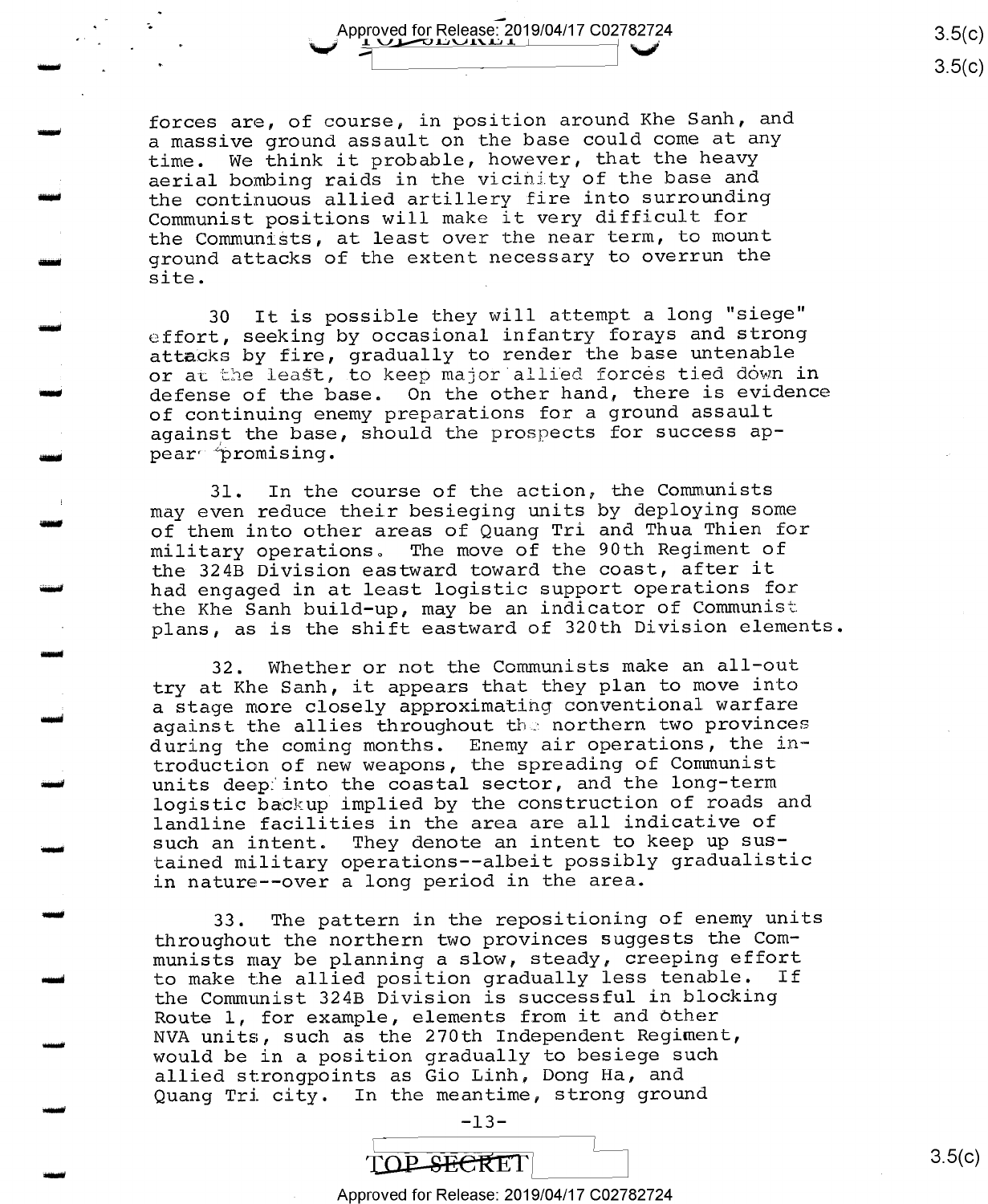Approved for Release: 2019/04/17 C02782724 "T

um

mini

....

تسم

ألبيبت

Mal

mu

an

mu

uni

-mull

wand

maul

-an

mu

HUI

'Ii

 $3.5(c)$  $3.5(c)$ 

probes and attacks by fire on these points are likely at any time. Action over the long term in this sector would be similar to that conducted by the enemy along Route 9 during the past few months. Because of enemy positioning, the road in the mountain sector is virtually impassable to all but the very strongest allied convoys; at present, it is not a dependable route for allied reinforcements and resupply.

attempts to sustain and hopefully to increase military pressure around Hue in Thua Thien Province This is strongly suggested by the road building activities and logistic operations being conducted eastward by the Communists from the A Shau Valley 34. Communist plans apparently also call for

area.

35. It would appear from the general pattern of the Communist buildup in Quang Tri and Thua Thien that they envisage the development of a situation in both provinces before the end of the summer wherein their military initiative and control of the populace will be strong enough to reduce the allied capability largely to static defense actions and cautious, limited search operations such as are now conducted against Communist units in the high lands of South Vietnam. From this formidable position, the Communists would have numerous options, depending on how things went for them politically and militarily in other areas of the country during the same period.

 $-14-$ 



 $3.5(c)$  $3.5(c)$ 

3.3(h)(2)